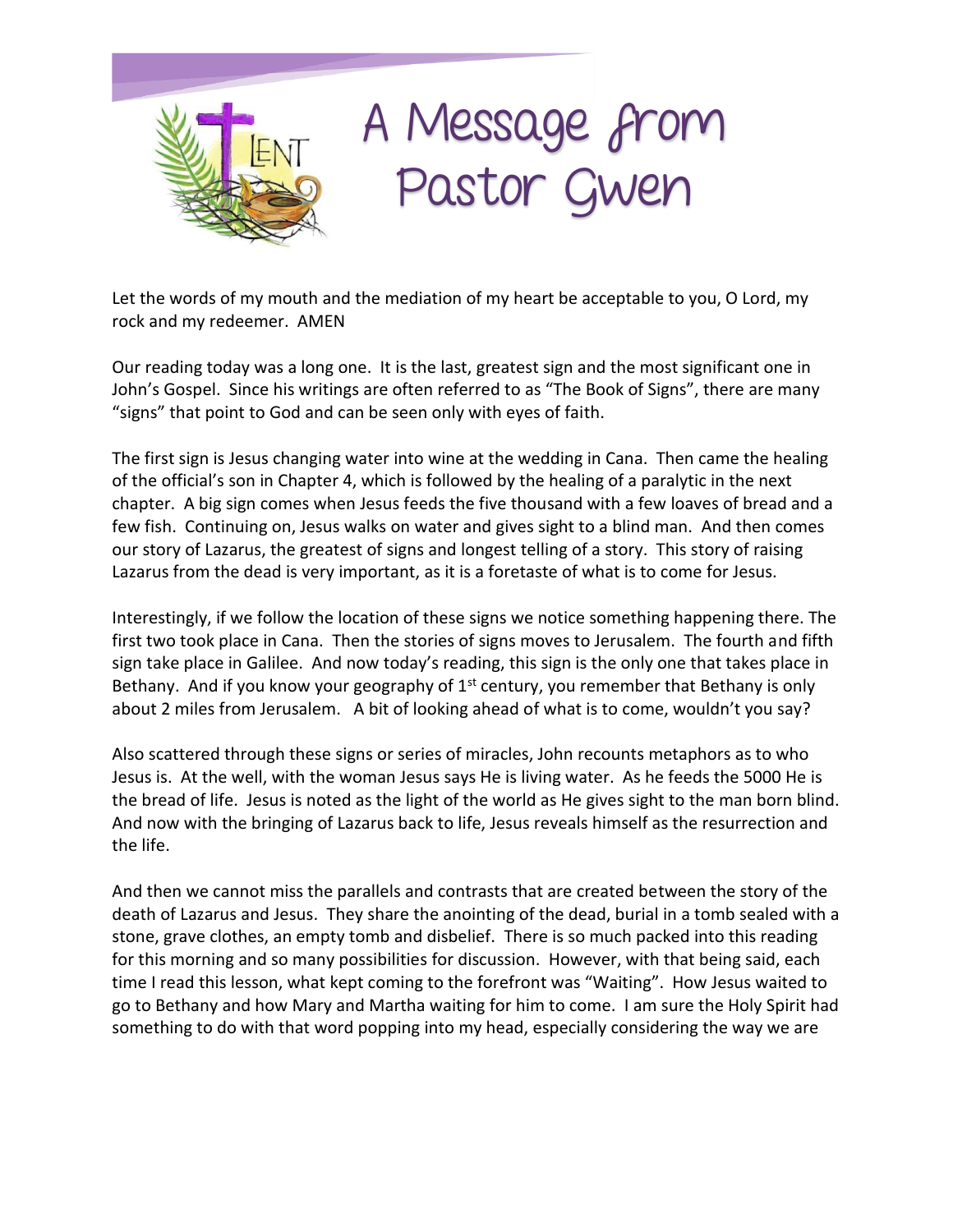all waiting to get out of the house, to get eggs and toilet paper, to hug our friends and come again to worship our Lord and Savior at Christ the Servant.

As our story begins, Mary and Martha, the sister's of Lazarus send word to Jesus that he is very sick. Mary, Martha and Lazarus have been good friends with Jesus for quite some time. Even though they were close friends, Jesus does not drop everything like you would expect him to and go to Bethany to see Lazarus. Some find this troubling. Wouldn't you expect your dearest friend to come to your aid when you are sick? But Jesus waits. He actually waits two days before he starts for Lazarus's home.

Imagine with me what those two days must have been like for Mary and Martha. Lazarus has died and still no Jesus at their door. But Jesus knows what has happened. He knew that Lazarus was dead and he knew what he was going to do. But does that help Mary and Martha in their grief? No.

By now 4 days have gone by and Jesus finally shows up in town. Both women, one at a time go to where Jesus was and confront him. In their grief they say that "If you had been here, my brother would not have died." A little bit of blame there don't you think? Mary and Martha are grief stricken and I would imagine, a bit angry that Jesus did not come when they sent out the emergency call. Both sisters loved Jesus but were unhappy with his tardy, seemingly uncaring, behavior.

John does not say why Jesus waited to go to Mary and Martha and Lazarus. Theologians have speculated but no one has a good answer.

How many times in our lives do we wonder as we wait? We wonder why we get no answer to our prayers. We wonder how come a situation will not resolve itself for us. We wonder how much longer we need to wait. And as we wonder our thoughts go to Why isn't Jesus here when I need him. Or we wonder why doesn't God hurry up and do something.

I do think that we share in the pain that waiting has caused Mary and Martha. We too have had loved ones die. We have had our dreams and plans die as well. We know what it is like to wait, grief saddened with questions in our hearts.

Today in the midst of the Corona Virus pandemic we too are waiting. Waiting maybe with fear, that we will be a victim of the virus or waiting to get out of the house and have life back to normal. As Americans, I do not think that we are not particularly good at waiting for anything. Our lives have been so led by the swiftness of technology that we find it hard to sit still and wait for anything.

I am a very guilty human. I impatiently wait in the Dr office as I watch my appointment time go by. I wait online for a reply to an email I sent just a few minutes ago. I get anxious and frustrated when I make a call and no one calls be right back. Our whole society has become so